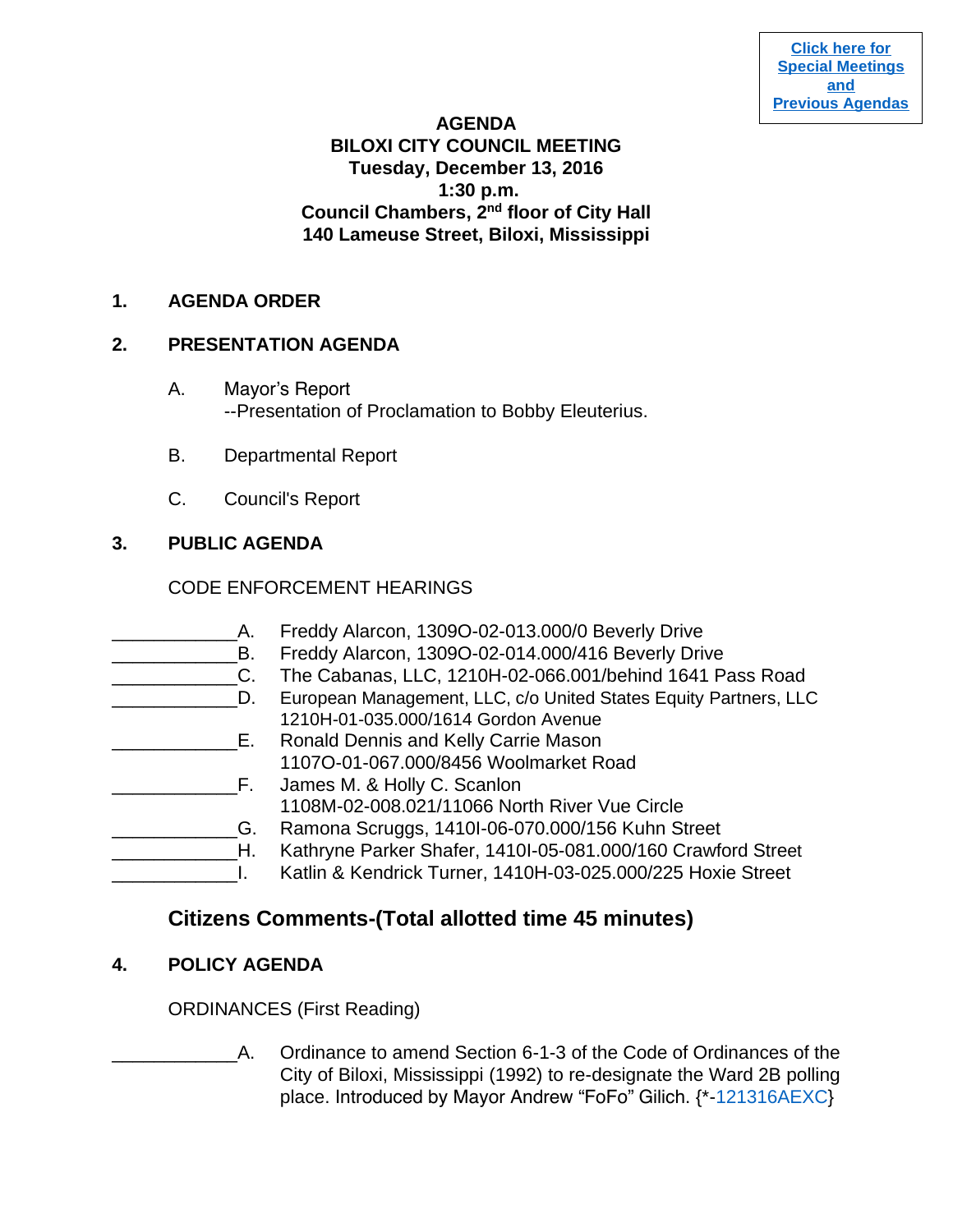### **4. POLICY AGENDA-Continued**

ORDINANCES (Second Reading)

B. Ordinance to amend Section 6-1-2(7) of the Code of Ordinances of the City of Biloxi, Mississippi (1992) expanding Ward Seven to encompass the newly annexed area. Introduced by Mayor Andrew "FoFo" Gilich. {\*[-120616ALEG}](https://www.biloxi.ms.us/agendas/citycouncil/2016/121316/120616aleg.pdf)

### RESOLUTIONS

\_\_\_\_\_\_\_\_\_\_\_\_C. Resolution of the City Council of the City of Biloxi, Mississippi, determining the necessity for and invoking the authority granted to Municipalities and Counties by the Legislature with respect to Tax Increment Financing as set forth in Chapter 45 of Title 21, Mississippi Code of 1972, as amended; determining the necessity for amending the "Wal-Mart Neighborhood Market Project Tax Increment Financing Plan, Biloxi Mississippi, 2015"; is a project eligible for tax increment financing under the laws of the state; and that a Public Hearing be conducted in Connection with the Amendment to the 2015 Tax Increment Financing Plan; and for related purposes. Introduced by Mayor Andrew "FoFo" Gilich. {\*[-121316ALEG}](https://www.biloxi.ms.us/agendas/citycouncil/2016/121316/121316aleg.pdf)

### **5. CONSENT AGENDA**

- \_\_\_\_\_\_\_\_\_\_\_\_A. Resolution awarding a contract to Brown, Mitchell and Alexander for the Design Contract for Keesler Gate Project (outside) Capital Project Number 996 design to be funded from grant 3C Capital Project CO996, the municipal budget for the fiscal year ending September 30, 2017 has already been amended to include the full amount of grant 3C for five million dollars (\$5,000,000). Introduced by Mayor Andrew "FoFo" Gilich. {\*[-121316BEXC}](https://www.biloxi.ms.us/agendas/citycouncil/2016/121316/121316bexc.pdf)
	- B. Resolution to approve and execute Agreement between City of Biloxi and Christy Pickering, CPA. Introduced by Mayor Andrew "FoFo" Gilich. {\*[-121316ACON}](https://www.biloxi.ms.us/agendas/citycouncil/2016/121316/121316acon.pdf)
- \_\_\_\_\_\_\_\_\_\_\_\_C. Resolution appointing Michael Leonard as City of Biloxi/Biloxi Port Commission's Representative for the Board of Directors of Point Cadet Development Corporation. Introduced by Mayor Andrew "FoFo" Gilich. {\*[-121316BCON}](https://www.biloxi.ms.us/agendas/citycouncil/2016/121316/121316bcon.pdf)

{\*}-Denotes document name for internet access [https://biloxi.ms.us](https://biloxi.ms.us/) Also available in alternative format.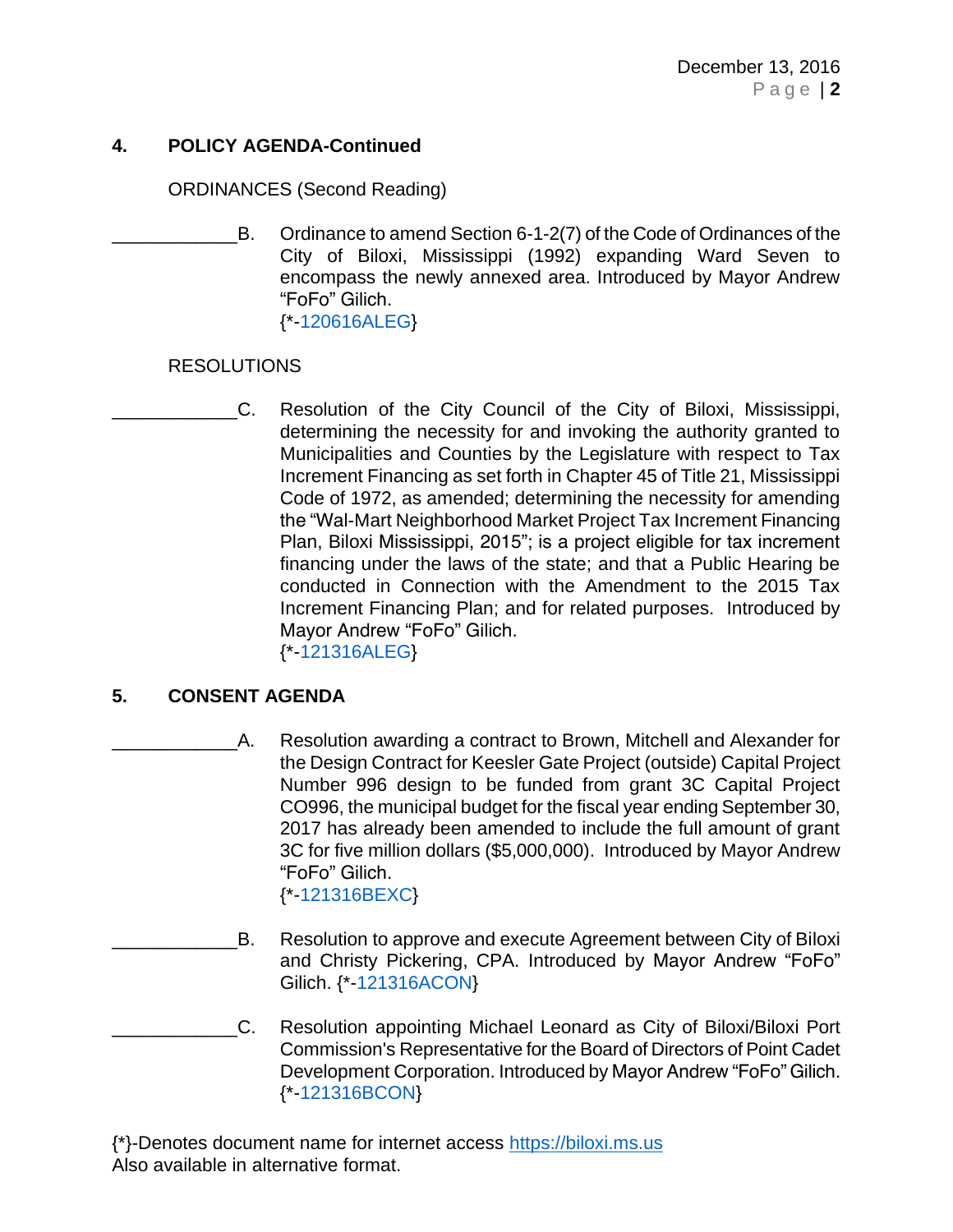### **5. CONSENT AGENDA-Continued**

- D. Resolution authorizing execution of moving and disposal contract with Precision Movers, Inc. for disposal of abandoned trailer. Introduced by Mayor Andrew "FoFo" Gilich. {\*[-121316CCON}](https://www.biloxi.ms.us/agendas/citycouncil/2016/121316/121316ccon.pdf)
- E. Resolution amending the Municipal Budget for the Fiscal Year ending September 30, 2017 for the Baseball Stadium project and appropriate funds for unpaid expenses. Introduced by Mayor Andrew "FoFo" Gilich. {\*[-121316AADM}](https://www.biloxi.ms.us/agendas/citycouncil/2016/121316/121316aadm1.pdf)
- \_\_\_\_\_\_\_\_\_\_\_\_F. Resolution authorizing the Biloxi Fire Department to receive Grant Monies from Mississippi Office of Homeland Security (MOHS-16HS122) in the amount of \$30,000.00. Introduced by Mayor Andrew "FoFo" Gilich. {\*[-121316AFD}](https://www.biloxi.ms.us/agendas/citycouncil/2016/121316/121316afd.pdf)

\_\_\_\_\_\_\_\_\_\_\_\_G. Resolution amending the Municipal Budget for the Fiscal Year ending September 30, 2017 and authorizing the use of drug forfeiture funds. Introduced by Mayor Andrew "FoFo" Gilich. {\*[-121316APD}](https://www.biloxi.ms.us/agendas/citycouncil/2016/121316/121316apd.pdf)

- <sub>\_</sub>H. Resolution to approve and authorize the One-Source purchase of Chemicals from Hazard Control Technologies in the total amount of \$5,988.00. Funding: Fire Budget. Introduced by Mayor Andrew "FoFo" Gilich. {\*[-121316APUR}](https://www.biloxi.ms.us/agendas/citycouncil/2016/121316/121316apur.pdf)
- \_\_\_\_\_\_\_\_\_\_\_\_I. Resolution to approve and authorize the One-Source purchase from Mississippi Power to replace damaged street lights on Back Bay Blvd. in the total amount of \$34,000.00. Funding: Engineering Budget. Introduced by Mayor Andrew "FoFo" Gilich. {\*[-121316BPUR}](https://www.biloxi.ms.us/agendas/citycouncil/2016/121316/121316bpur1.pdf)
- J. Resolution to approve and authorize the lowest and best quote received for 125 Rain Pant Uniforms from The Southern Connection in the total amount of \$23,062.50. Funding: Police Budget via a Edward Byrne Memorial Assistance Program Grant. Introduced by Mayor Andrew "FoFo" Gilich. {\*[-121316CPUR}](https://www.biloxi.ms.us/agendas/citycouncil/2016/121316/121316cpur.pdf)